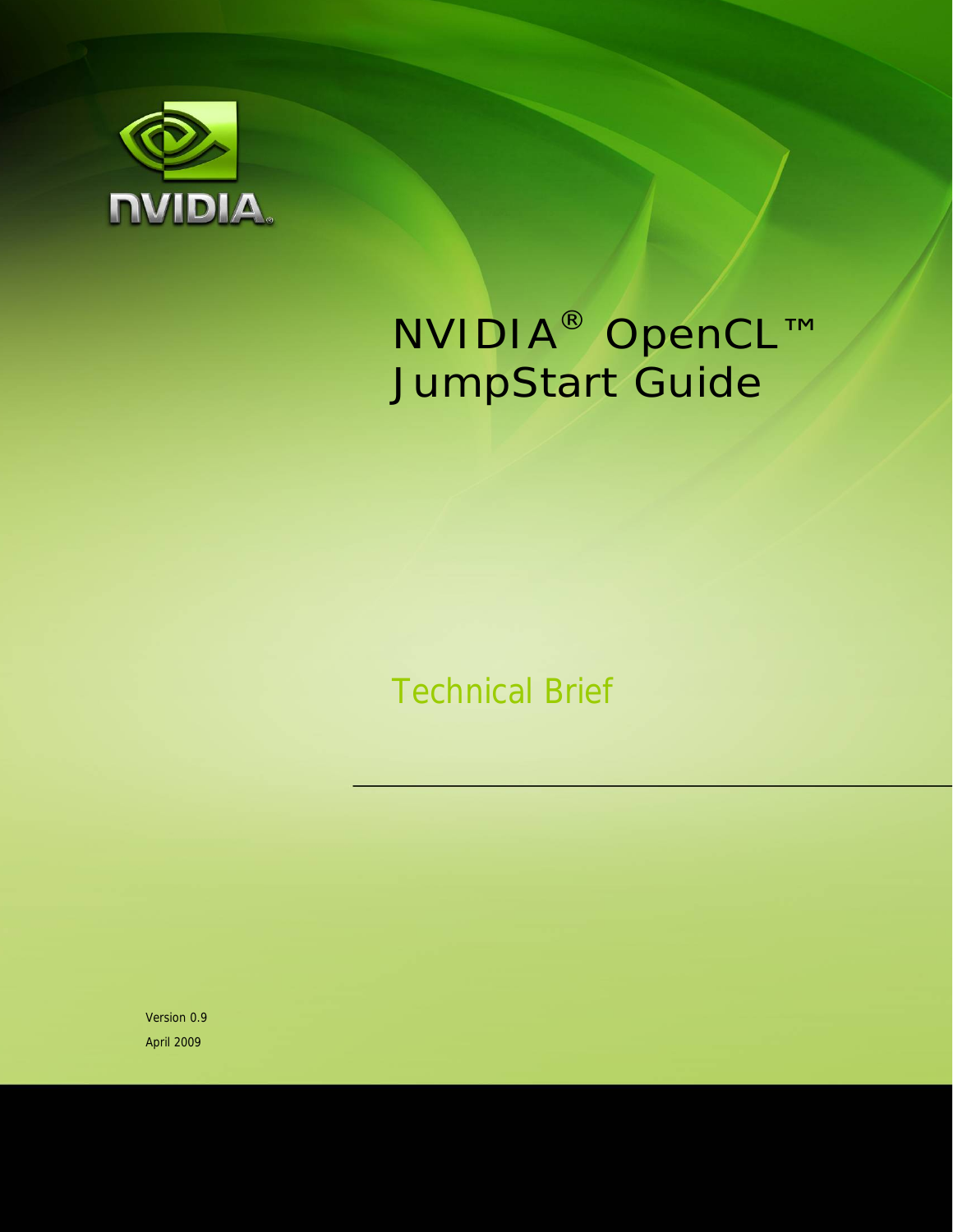## Introduction

The purpose of this document is to help developers get started writing applications that will use OpenCL even before OpenCL v1.0 conformant implementations are available.

This guide will help you to start developing GPU accelerated applications today, using C for CUDA compute kernels and the CUDA Driver API in ways that that will make it easy to transition to OpenCL when you are ready.

## Overview

OpenCL (Open Compute Language) is an open standard for parallel programming of heterogeneous systems, managed by the Khronos Group. OpenCL supports a wide range of applications, from embedded and consumer software to HPC solutions, through a low-level, highperformance, portable abstraction. By creating an efficient, close-to-the-metal programming interface, OpenCL will form the foundation layer of a parallel computing ecosystem of platformindependent tools, middleware and applications.

CUDA is NVIDIA's technology for GPU Computing. With the CUDA architecture and tools, developers are achieving dramatic speedups in fields such as medical imaging and natural resource exploration, and creating breakthrough applications in areas such as image recognition and real-time HD video playback and encoding.

Leveraging the massively parallel processing power of NVIDIA GPUs, OpenCL running on the CUDA architecture extends NVIDIA's world-renowned graphics processor technology into the realm of parallel computing. Applications that run on the CUDA architecture can take advantage of an installed base of over one hundred million CUDA-enabled GPUs in desktop and notebook computers, professional workstations, and supercomputer clusters. NVIDIA GPUs enable this unprecedented performance via standard APIs such as OpenCL and DirectX Compute, and high level programming languages such as C/C++, Fortran, Java, Python, and .NET.

The NVIDIA CUDA Driver API allows programmers to develop applications for the CUDA architecture and is the predecessor of OpenCL. As such, the CUDA Driver API is very similar to OpenCL with a high correspondence between functions. Using the CUDA Driver API and the guidelines explained in this document will allow a smooth transition to OpenCL in the future, and allows you to get started today learning GPU computing and parallel programming concepts.

## Getting Started

To get started, follow the steps in the CUDA Quickstart Guide for your operating system, and read through the rest of this document. CUDA Quickstart Guides are available at: [http://www.nvidia.com/object/cuda\\_develop.html](http://www.nvidia.com/object/cuda_develop.html)

> **Note:** You must have a CUDA-enabled GPU in your system. All recent NVIDIA GPUS have the necessary support, and a full list is available here: [http://www.nvidia.com/object/cuda\\_learn\\_products.html](http://www.nvidia.com/object/cuda_learn_products.html)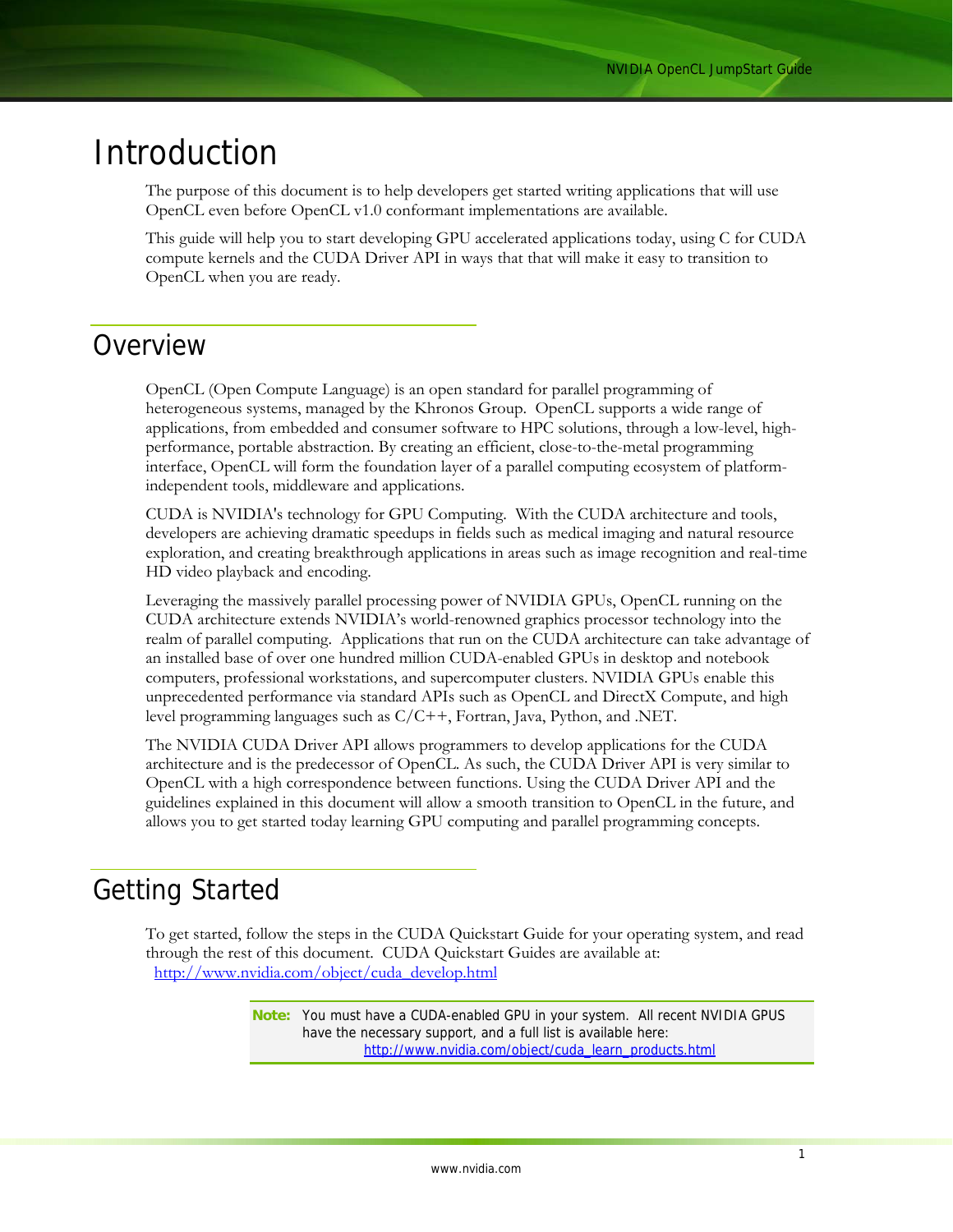## Differences between OpenCL and the CUDA Driver API

This section describes several key differences between the CUDA Driver API and OpenCL. Please also refer to the CUDA Programming Guide and the OpenCL Specification v1.0 for additional details.

## Pointer Traversal

Multiple pointer traversals must be avoided on OpenCL, the behavior of such operations is undefined in the specification. Pointer traversals are allowed with C for CUDA.

```
struct Node { Node* next; } 
n = n->next; // undefined operation in OpenCL,
                 // since 'n' here is a kernel input
```
To do this on OpenCL, pointers must be converted to be relative to the buffer base pointer and only refer to data within the buffer itself (no pointers between OpenCL buffers are allowed).

```
struct Node { unsigned int next; } 
… 
n = bufBase + n; // pointer arithmetic is fine, bufBase is 
                   // a kernel input param to the buffer's beginning
```
## Kernel Programs

Using C for CUDA, kernel programs are precompiled into a binary format and there are function calls for dealing with module and function loading. In OpenCL, the compiler is built into the runtime and can be invoked on the raw text or a binary can be built and saved for later load. There are slight differences in keywords and syntax of the languages used for kernels.

## Kernel Invocation Memory Offsets

The current version of OpenCL does not support stream offsets at the API/kernel invocation level. Offsets must be passed in as a parameter to the kernel and the address of the memory computed inside it. CUDA kernels may be started at offsets within buffers at the API/kernel invocation level.

## Vector Addition Example

Here we show the differences between C for CUDA and OpenCL implementations of vector addition.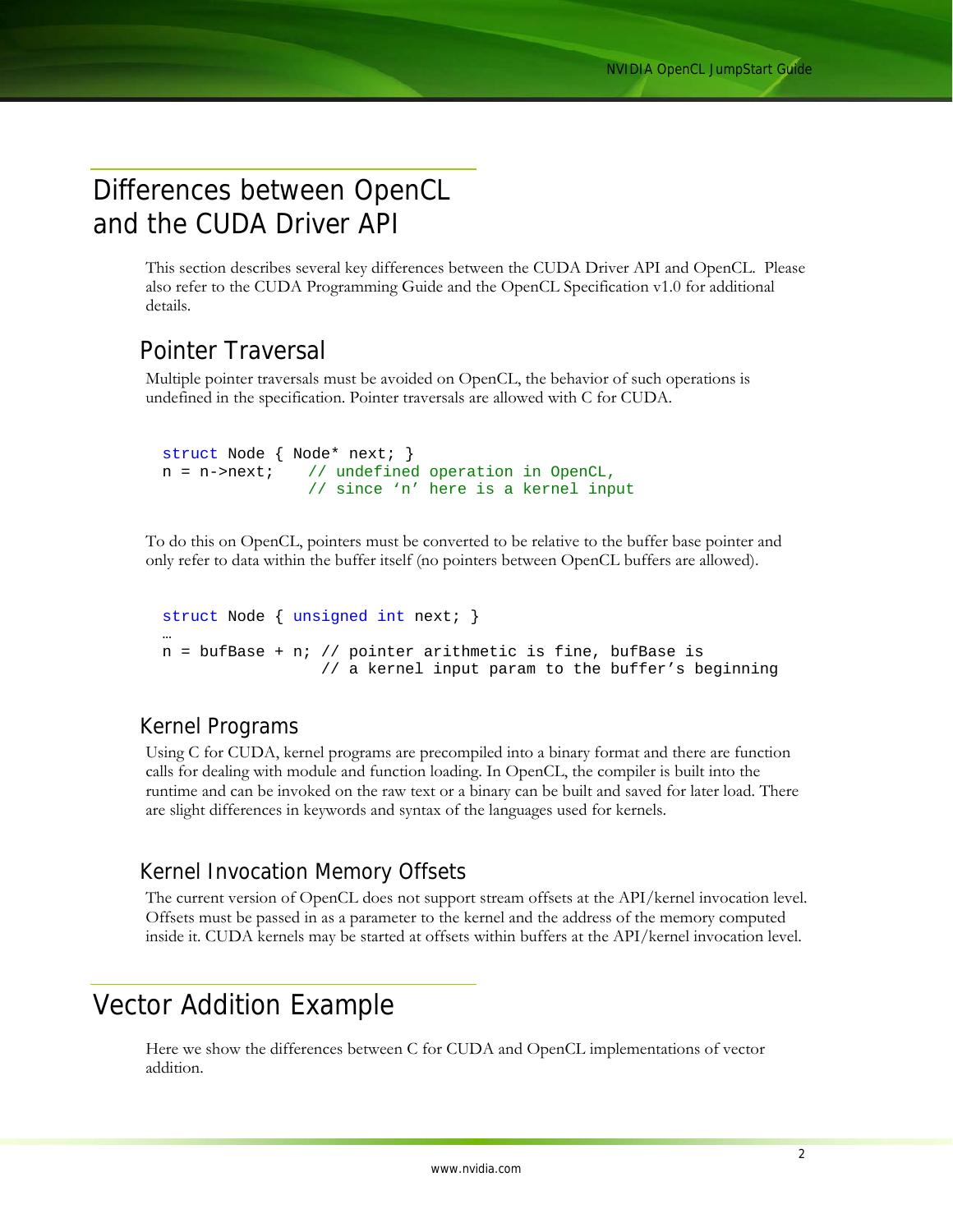The program adds two arrays of floats. The basic components of this program are identical in C for CUDA and OpenCL:

- A compute kernel, which will be executed on the compute device (GPU)
- A host application drives the kernel execution, with each thread adding one element read from arrays *b* and *c*

## C for CUDA Kernel Code:

```
__global__ void
vectorAdd(const float * a, const float * b, float * c) 
{ 
     // Vector element index 
     int nIndex = blockIdx.x * blockDim.x + threadIdx.x; 
   c[nIndex] = a[nIndex] + b[nIndex];}
```
### OpenCL Kernel Code

```
kernel void
vectorAdd(__global const float * a, 
          __global const float * b, 
          qlobal float * c)
{ 
     // Vector element index 
    int nIndex = get_global_id(0);c[nIndex] = a[nIndex] + b[nIndex];}
```
Conceptually both languages are very similar. For this program, the differences are mostly in the syntax. Let's look at these differences in detail.

#### **Kernel declaration specifier**

CUDA kernel functions are declared using the "\_\_global\_\_" function modifier, while OpenCL kernel functions are declared using "\_\_kernel".

#### **Pointer declaration specifiers**

With OpenCL, it is mandatory to specify the address space for any pointers passed as arguments to kernel functions. This kernel has three parameters *a, b,* and *c* that are pointers to global device memory. These arrays must be declared using the \_global specifier in OpenCL.

#### **Global thread index computation**

In C for CUDA, all index and threadblock size information is available to kernels in three structures: threadIdx.  $\{x|y|z\}$ , blockIdx.  $\{x|y|z\}$ , blockDim.  $\{x|y|z\}$  and  $gridDim.$   $\{x|y|z\}$ . The kernel developer is responsible for implementing the index computations necessary for the kernel to operate on its data.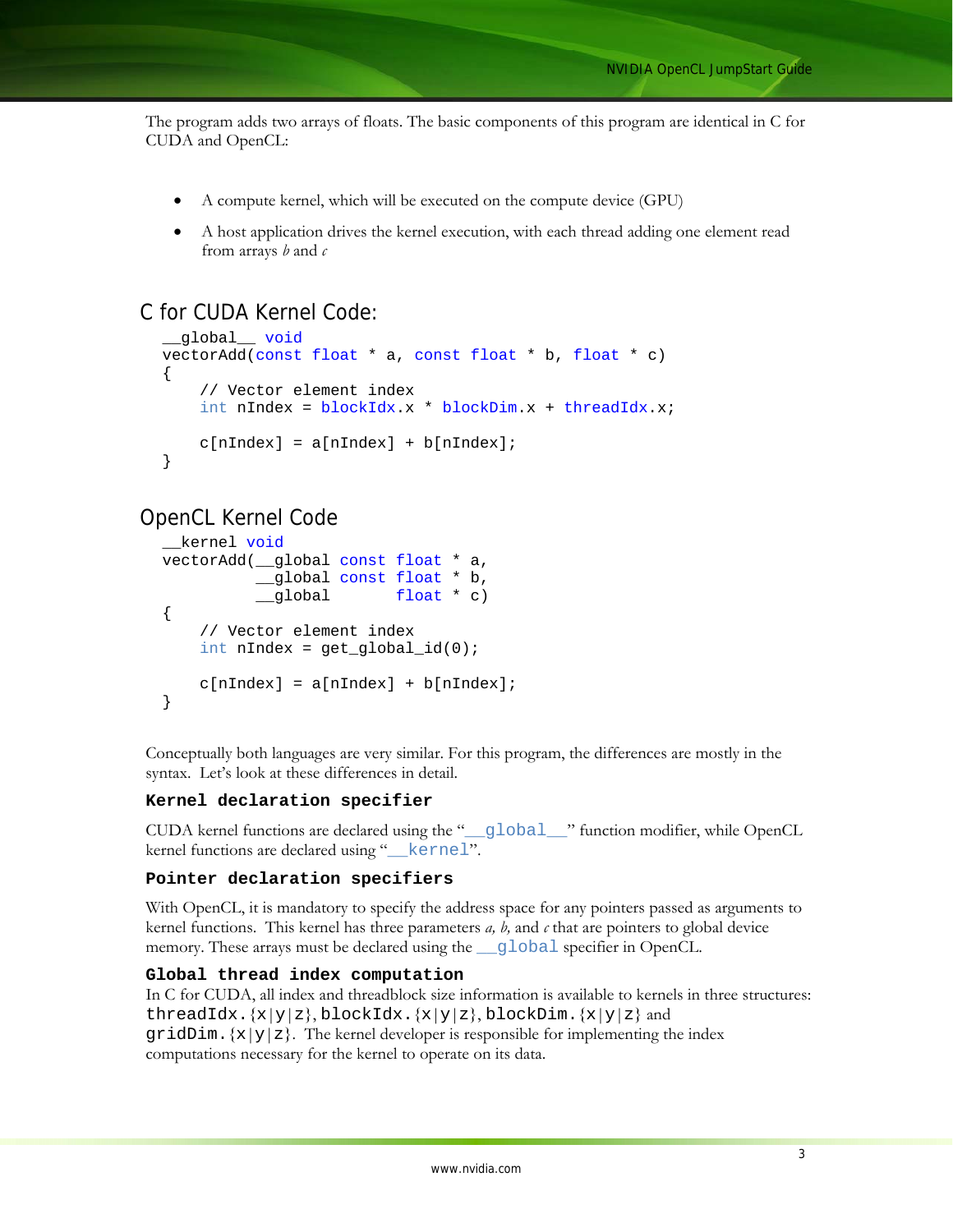In contrast, OpenCL provides basic index information to kernels via functions. OpenCL also provides several functions to access derived information such as get\_global\_id(). This function computes a global work item index from work group index, work group size and thread index. OpenCL also provides the function get\_local\_id() to query the id inside the work group, get\_work\_dim() to query the number of dimension of the work group launched for the kernel and the get\_global\_size() function to query the size of the work group.

### CUDA Driver API Host Code:

The vector add example is a very basic CUDA program that adds two arrays together. The CUDA driver API is a lower level API that offers a better level of control for CUDA applications. It is language independent since it can deal directly with PTX or CUBIN objects. PTX or CUBIN files generated by NVCC.EXE can be loaded using the CUDA Driver API.

This example assumes that the CUDA kernel previously shown has been successfully compiled via NVCC.exe into a CUBIN file named "vectorAdd.cubin".

```
const unsigned int cnBlockSize = 512; 
const unsigned int cnBlocks = 3;
const unsigned int cnDimension = cnBlocks * cnBlockSize; 
CUdevice hDevice; 
CUcontext hContext; 
CUmodule hModule; 
CUfunction hFunction; 
// create CUDA device & context 
cuInit(0); 
cuDeviceGet(&hContext, 0); // pick first device 
cuCtxCreate(&hContext, 0, hDevice)); 
cuModuleLoad(&hModule, "vectorAdd.cubin"); 
cuModuleGetFunction(&hFunction, hModule, "vectorAdd"); 
// allocate host vectors 
float * pA = new float[cnDimension];
float * pB = new float[cnDimension];
float * pC = new float[cnDimension]; 
// initialize host memory 
randomInit(pA, cnDimension); 
randomInit(pB, cnDimension); 
// allocate memory on the device 
CUdeviceptr pDeviceMemA, pDeviceMemB, pDeviceMemC; 
cuMemAlloc(&pDeviceMemA, cnDimension * sizeof(float)); 
cuMemAlloc(&pDeviceMemB, cnDimension * sizeof(float)); 
cuMemAlloc(&pDeviceMemC, cnDimension * sizeof(float)); 
// copy host vectors to device 
cuMemcpyHtoD(pDeviceMemA, pA, cnDimension * sizeof(float));
```

```
cuMemcpyHtoD(pDeviceMemB, pB, cnDimension * sizeof(float));
```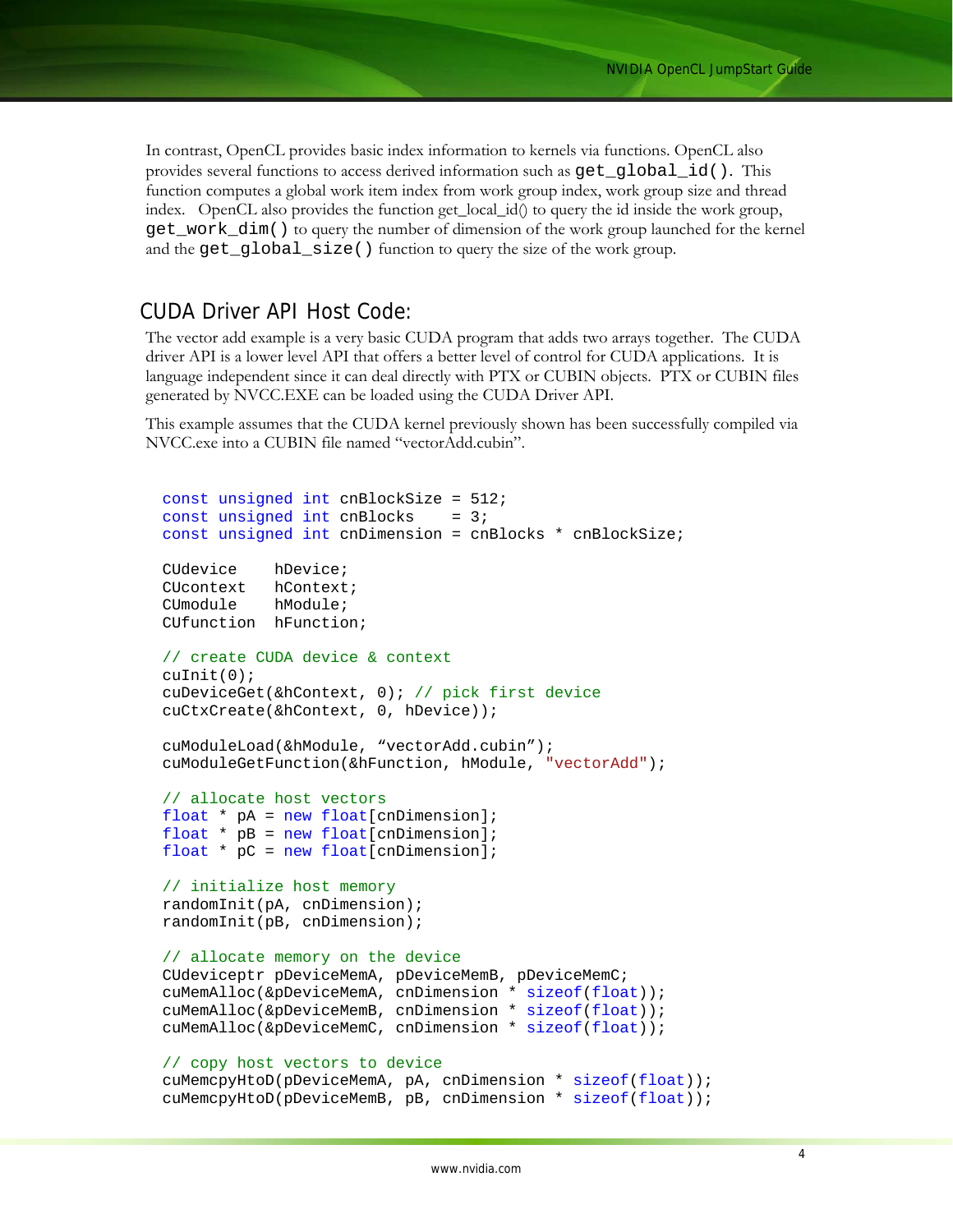```
// setup parameter values 
cuFuncSetBlockShape(cuFunction, cnBlockSize, 1, 1); 
cuParamSeti(cuFunction, 0, pDeviceMemA); 
cuParamSeti(cuFunction, 4, pDeviceMemB); 
cuParamSeti(cuFunction, 8, pDeviceMemC); 
cuParamSetSize(cuFunction, 12); 
// execute kernel 
cuLaunchGrid(cuFunction, cnBlocks, 1); 
// copy the result from device back to host 
cuMemcpyDtoH((void *) pC, pDeviceMemC, cnDimension * sizeof(float)); 
delete[] pA; 
delete[] pB; 
delete[] pC; 
cuMemFree(pDeviceMemA); 
cuMemFree(pDeviceMemB); 
cuMemFree(pDeviceMemC);
```
### OpenCL Host Code:

Let's compare the Host Code from the CUDA Driver API to the OpenCL one below. The code below assumes that the OpenCL kernel code from below is stored in a string named "sProgramSource".

```
const unsigned int cnBlockSize = 512; 
const unsigned int cnBlocks = 3;const unsigned int cnDimension = cnBlocks * cnBlockSize; 
// create OpenCL device & context 
cl_context hContext; 
hContext = clCreateContextFromType(0, CL_DEVICE_TYPE_GPU, 
                                    0, 0, 0);// query all devices available to the context 
size_t nContextDescriptorSize; 
clGetContextInfo(hContext, CL_CONTEXT_DEVICES, 
                 0, 0, &nContextDescriptorSize);
cl_device_id * aDevices = malloc(nContextDescriptorSize); 
clGetContextInfo(hContext, CL_CONTEXT_DEVICES, 
                  nContextDescriptorSize, aDevices, 0); 
// create a command queue for first device the context reported 
cl_command_queue hCmdQueue; 
hCmdQueue = clCreateCommandQueue(hContext, aDevices[0], 0, 0); 
// create & compile program 
cl program hProgram;
hProgram = clCreateProgramWithSource(hContext, 1, 
                                       sProgramSource, 0, 0); 
clBuildProgram(hProgram, 0, 0, 0, 0, 0);
```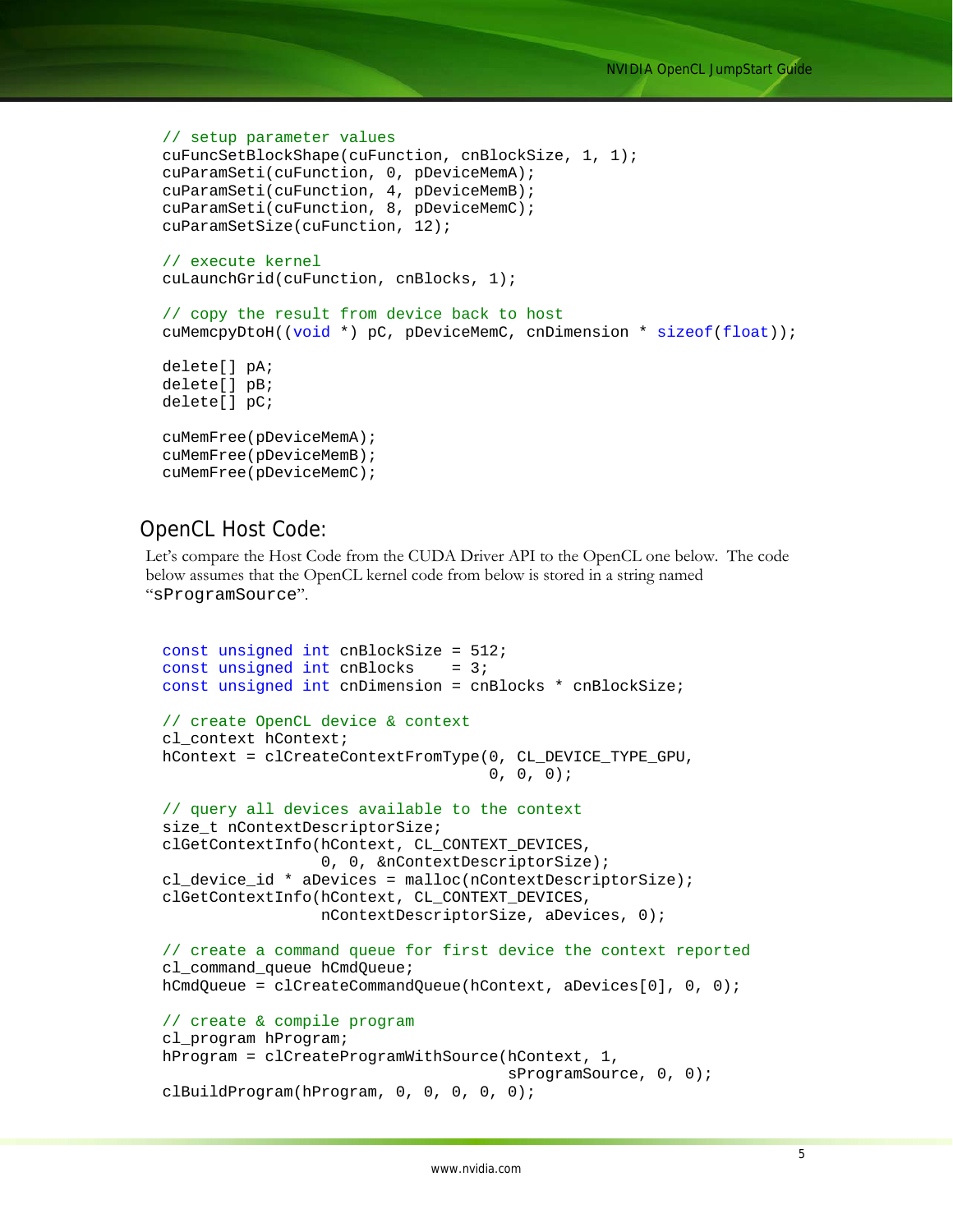```
// create kernel 
cl_kernel hKernel; 
hKernel = clCreateKernel(hProgram, "vectorAdd", 0); 
// allocate host vectors 
float * pA = new float[cnDimension];
float * pB = new float[cnDimension]; 
float * pC = new float[cnDimension]; 
// initialize host memory 
randomInit(pA, cnDimension); 
randomInit(pB, cnDimension); 
// allocate device memory 
cl_mem hDeviceMemA, hDeviceMemB, hDeviceMemC; 
hDeviceMemA = clCreateBuffer(hContext, 
                           CL_MEM_READ_ONLY | CL_MEM_COPY_HOST_PTR, 
                           cnDimension * sizeof(cl_float), 
 pA, 
\begin{pmatrix} 0 \\ 0 \end{pmatrix};
hDeviceMemB = clCreateBuffer(hContext, 
                           CL_MEM_READ_ONLY | CL_MEM_COPY_HOST_PTR, 
                           cnDimension * sizeof(cl_float), 
 pA, 
\begin{pmatrix} 0 \\ 0 \end{pmatrix};
hDeviceMemC = clCreateBuffer(hContext, 
                           CL_MEM_WRITE_ONLY, 
                           cnDimension * sizeof(cl_float), 
                          0, 0);// setup parameter values 
clSetKernelArg(hKernel, 0, sizeof(cl_mem), (void *)&hDeviceMemA); 
clSetKernelArg(hKernel, 1, sizeof(cl_mem), (void *)&hDeviceMemB); 
clSetKernelArg(hKernel, 2, sizeof(cl_mem), (void *)&hDeviceMemC); 
// execute kernel 
clEnqueueNDRangeKernel(hCmdQueue, hKernel, 1, 0, 
                        &cnDimension, 0, 0, 0, 0); 
// copy results from device back to host 
clEnqueueReadBuffer(hContext, hDeviceMemC, CL_TRUE, 0, 
                     cnDimension * sizeof(cl_float), 
                     pC, 0, 0, 0); 
delete[] pA; 
delete[] pB; 
delete[] pC; 
clReleaseMemObj(hDeviceMemA); 
clReleaseMemObj(hDeviceMemB); 
clReleaseMemObj(hDeviceMemC);
```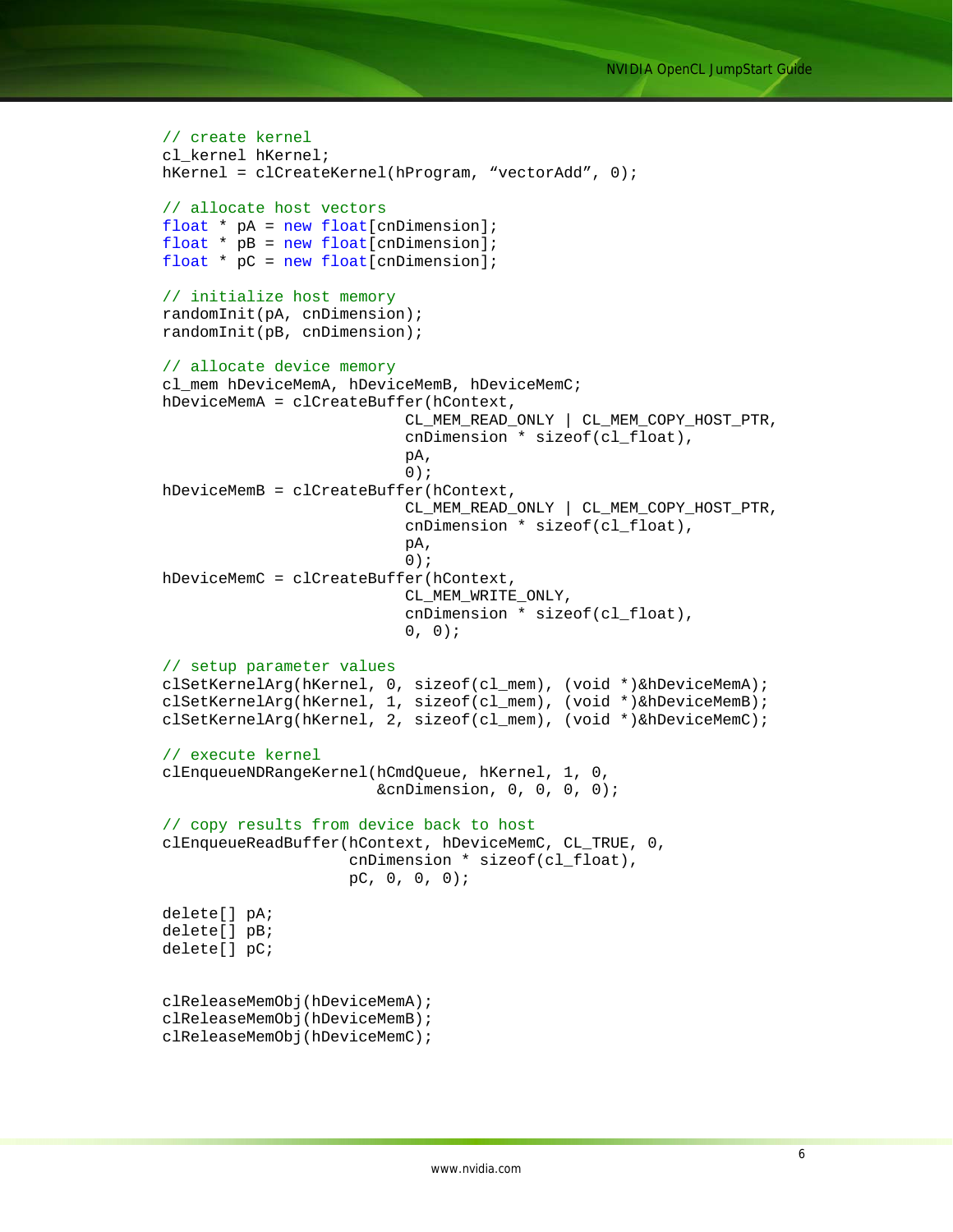## API Differences

Both C for CUDA and OpenCL implementations perform the same steps conceptually. The main differences are the naming schemes and how data gets passed to the API. Both OpenCL and the CUDA Driver API require the developer to manage the contexts and parameter passing.

One noteworthy difference is that C for CUDA programs are compiled with an external tool (the NVCC compiler) before executing on the final application. This compilation step is typically performed when the actual application is built. Typically, the OpenCL compiler is invoked at runtime and the programmer needs to create or obtain the strings with the kernel programs. It is also possible to offline compile OpenCL source in a similar fashion to C for CUDA.

The following sections cover the API differences per program section.

## Initialization, Context and Device Creation

CUDA Driver API and OpenCL both have to concept of a "Context". Any resources involved in executing compute code using either of the APIs will belong to a Context. One of the first steps for any compute program is to create such a context.

## Using the CUDA Driver API:

Before any function calls to the CUDA driver API can be made, CUDA needs to be initialized with a call to  $\text{cutoff}(0)$ ;

In future versions of CUDA, cuInit () will also include initialization flags as parameters. The current versions of CUDA require 0 (Zero) to be passed.

In CUDA a context is created for a specific device. The typical flow is to first query the CUDA devices available on a given system, get a handle to the device one wants to execute the CUDA code on and create a context on that device. The vectorAdd sample uses a simplified version of this workflow and simply picks the first CUDA device (device 0):

```
cuInit(0); 
cuDeviceGet(&hContext, 0);
cuCtxCreate(&hContext, 0, hDevice));
```
## Using OpenCL:

OpenCL does not require global initialization of the library. One can directly proceed to context creation. OpenCL allows creation of a context directly for a certain type of compute device. In this example we choose GPUs.

```
cl_context hContext; 
hContext = clCreateContextFromType(0, CL_DEVICE_TYPE_GPU, 
                                    0, 0, 0);
```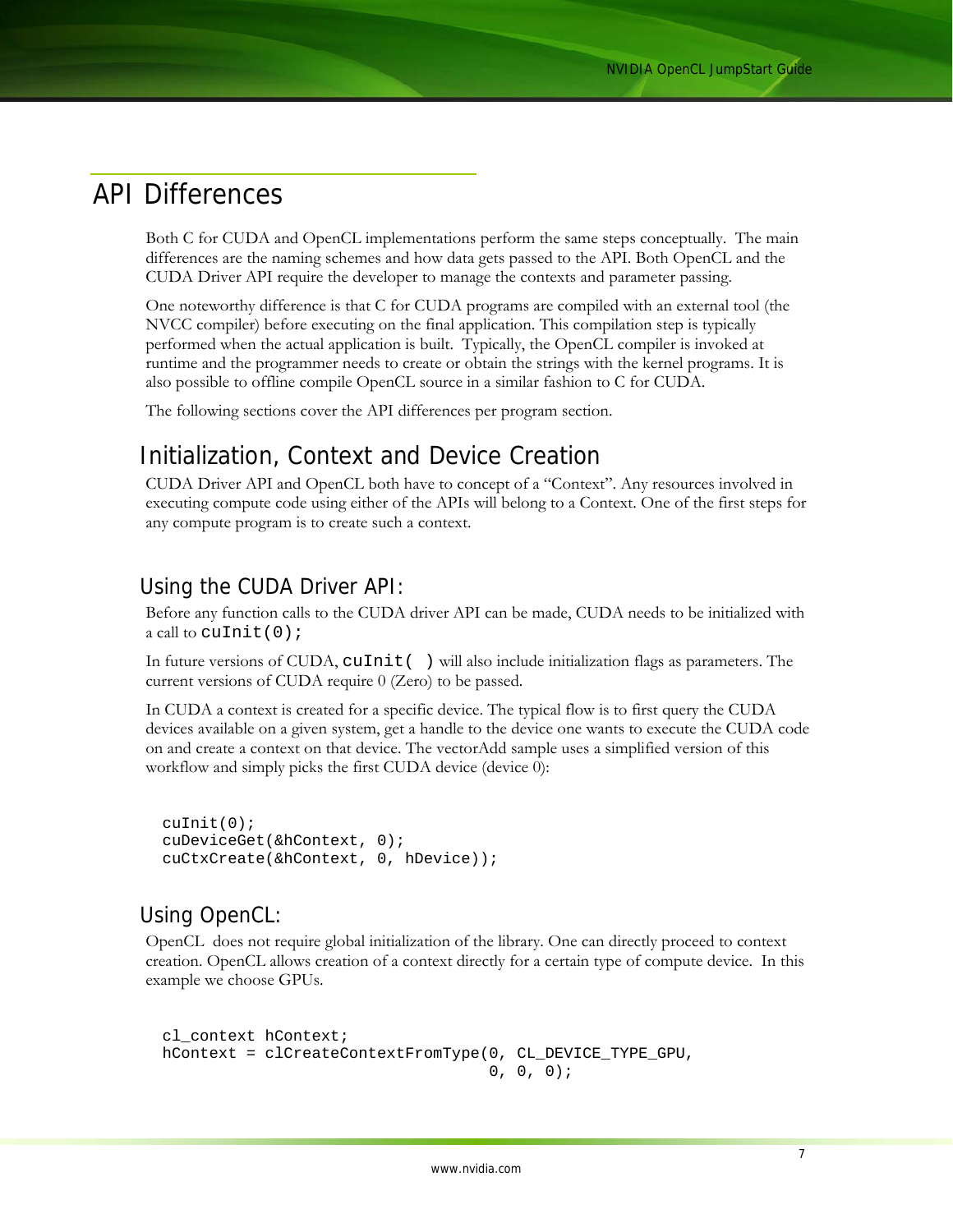After the context is created, all devices for this context can be queried:

```
size_t nContextDescriptorSize; 
clGetContextInfo(hContext, CL_CONTEXT_DEVICES, 
                 0, 0, &nContextDescriptorSize);
cl_device_id * aDevices = malloc(nContextDescriptorSize); 
clGetContextInfo(hContext, CL_CONTEXT_DEVICES, 
                  nContextDescriptorSize, aDevices, 0);
```
After executing the above code the aDevices array contains entries with information about the devices available for this context.

OpenCL introduces an additional concept: Command Queues. Commands launching kernels and reading or writing memory are always issued for a specific command queue. A command queue is created on a specific device in a context. The following code creates a command queue for the device and context created so far:

```
cl command queue hCmdQueue;
hCmdQueue = clCreateCommandQueue(hContext, aDevices[0], 0, 0);
```
With this the program has progressed to the point where data can be uploaded to the device's memory and processed by launching compute kernels on the device.

## Kernel Creation

The following sections discuss how kernels are created using the CUDA Driver API and OpenCL.

### Using the CUDA Driver API:

CUDA kernel code is typically stored in a separate file and compiled to binary format (using the NVCC compiler). This is similar to compiling a C file to object code. The result of this compilation step is a CUBIN file, which is loaded by an application at runtime using the cuModuleLoad() function.

A handle to a specific kernel in a CUBIN module is obtained via a string lookup of the kernel function's name. The code for module loading and accessing the kernel function assumes that the vectorAdd.cu kernel code has been compiled to vectorAdd.cubin:

```
CUmodule hModule; 
cuModuleLoad(&hModule, "vectorAdd.cubin"); 
cuModuleGetFunction(&hFunction, hModule, "vectorAdd");
```
## Using OpenCL:

OpenCL is different from C for CUDA in that OpenCL does not provide a standalone compiler for creating device ready binary code. The OpenCL interface provides methods for compiling kernels given a string containing the kernel code (clCreateProgramWithSource()) at runtime. Once a kernel is compiled it can be launched on the device.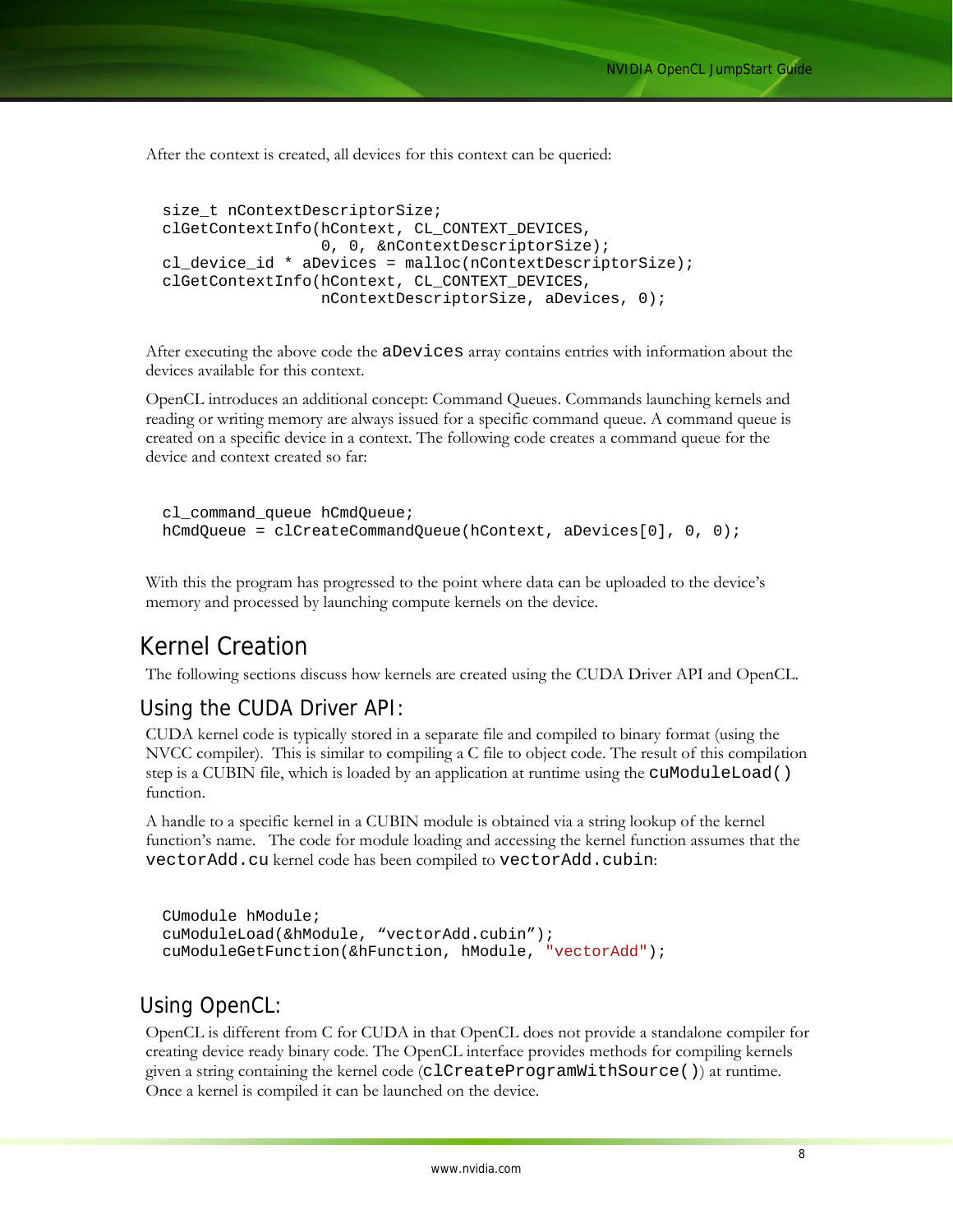**Note:** The OpenCL API also provides methods to access a program's binaries after successful compilation, as well as methods to create program objects from such binaries. The OpenCL describes a scenario where applications can avoid lengthy compiles every time they are launched by caching the kernel binaries on disk and only recompiling if the binaries for a specific device are not already in cache.

Given the richness of the OpenCL API, it is possible in principle for a developer to recreate the tools for a workflow like the CUDA one, where a separate compile (implemented based on the OpenCL library) is used to compile binaries which the application loads during runtime.

In summary, the most straight forward process is to compile the kernels at runtime and this is what the following code does:

```
cl_program hProgram; 
hProgram = clCreateProgramWithSource(hContext, 1, 
                                       sProgramSource, 0, 0); 
clBuildProgram(hProgram, 0, 0, 0, 0, 0); 
// create kernel 
cl kernel hKernel;
hKernel = clCreateKernel(hProgram, "vectorAdd", 0);
```
The clCreateProgramWithSource() function creates a program object. sProgramSource is a C string containing the kernel source code. clBuildProgram() compiles the kernel source into binary code suited for the context's devices (it is possible to restrict compilation to a subset of a context's devices by passing a non-zero pointer to a list of device descriptors).

clCreateKernel() returns a handle given a string with the kernel function's name.

## Device Memory Allocation

This section covers how memory is allocated on the device. The vectorAdd example allocates arrays of float (in global device memory) for the three vectors  $(A, B, C)$  involved in the addition  $C = A+B$ .

CUDA's device memory for the Driver API's management functions are modeled after the C runtime's malloc(), free(), and memcpy() functions. The following code allocates three buffers of appropriate size to hold the three arrays and fills the two input vectors (A, B) with data prepared on the host via a host-to-device copy.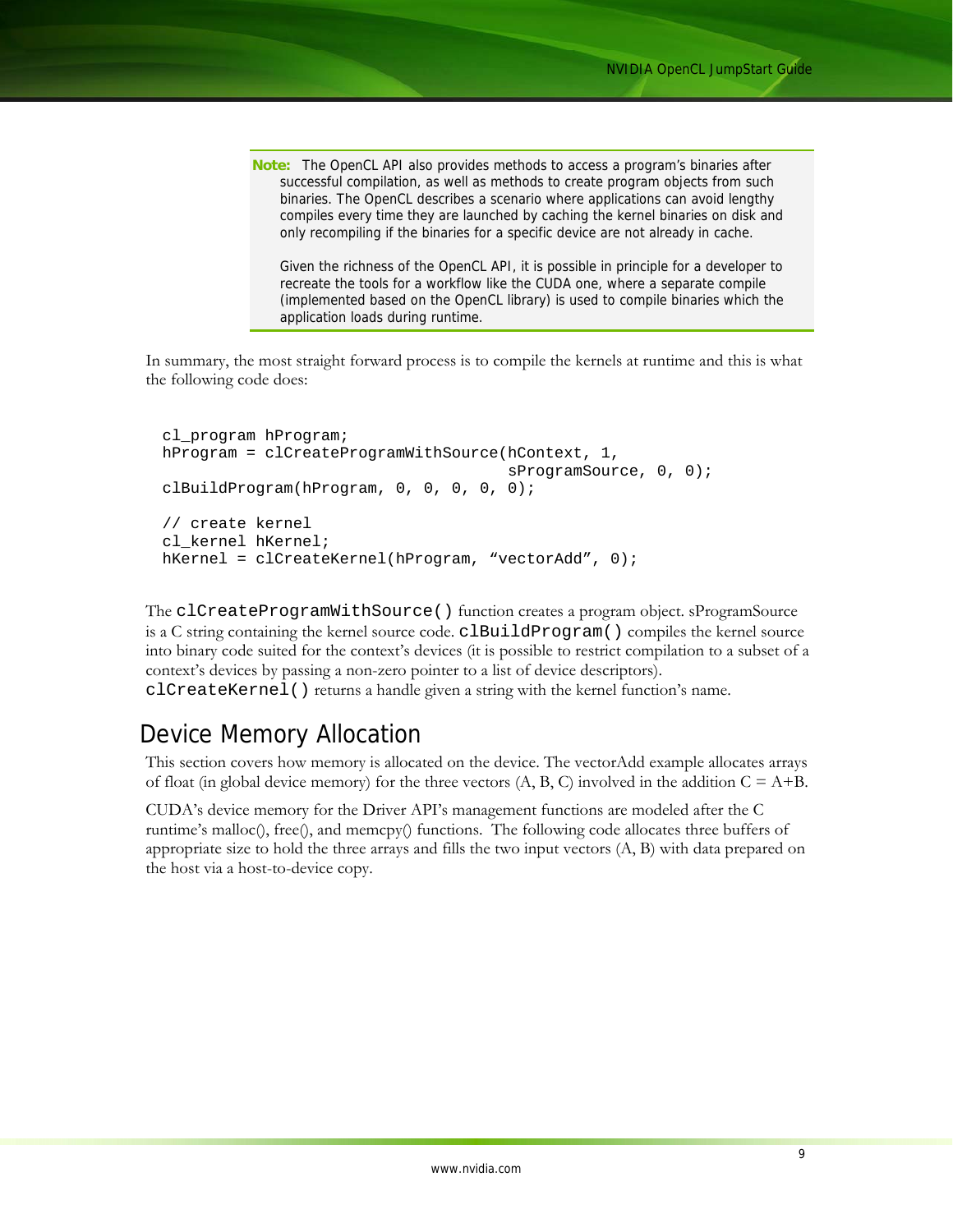### Using the CUDA Driver API:

We use cuMemcpyHtoD() to copy data from host to device.

```
CUdeviceptr pDeviceMemA, pDeviceMemB, pDeviceMemC; 
cuMemAlloc(&pDeviceMemA, cnDimension * sizeof(float)); 
cuMemAlloc(&pDeviceMemB, cnDimension * sizeof(float)); 
cuMemAlloc(&pDeviceMemC, cnDimension * sizeof(float)); 
// copy host vectors to device 
cuMemcpyHtoD(pDeviceMemA, pA, cnDimension * sizeof(float));
```
## cuMemcpyHtoD(pDeviceMemB, pB, cnDimension \* sizeof(float));

## Using OpenCL:

OpenCL's device memory is managed via "buffer objects". Buffer objects are created via the clCreateBuffer() function, which offers a richer set of parameters than CUDA memory management functions: Buffer objects can be flagged as read and write-only, and it's even possible to specify a host memory region to be used by the device directly.

OpenCL buffer creation also allows for passing a host pointer to the data to be copied into the new buffer, all in one call; the following code shows the buffer creation for the three device memory region for vector A, B, C. A and B are being filled with data from the host, pointed to by pA, and pB. Since vector C is there to receive the results, it is not getting prefilled with data.

```
cl mem hDeviceMemA, hDeviceMemB, hDeviceMemC;
hDeviceMemA = clCreateBuffer(hContext, 
                          CL_MEM_READ_ONLY | CL_MEM_COPY_HOST_PTR, 
                          cnDimension * sizeof(cl_float), 
 pA, 
\begin{pmatrix} 0 \\ 0 \end{pmatrix};
hDeviceMemB = clCreateBuffer(hContext, 
                          CL_MEM_READ_ONLY | CL_MEM_COPY_HOST_PTR, 
                          cnDimension * sizeof(cl_float), 
 pA, 
\begin{pmatrix} 0 \\ 0 \end{pmatrix};
hDeviceMemC = clCreateBuffer(hContext, 
                          CL_MEM_WRITE_ONLY, 
                          cnDimension * sizeof(cl_float), 
                         0, 0);
```
## Kernel Parameter Specification

The next step in preparing the kernels for launch is to establish a mapping between the kernels' parameters, essentially pointers to the three vectors A, B and C, to the three device memory regions, which were allocated in the previous section.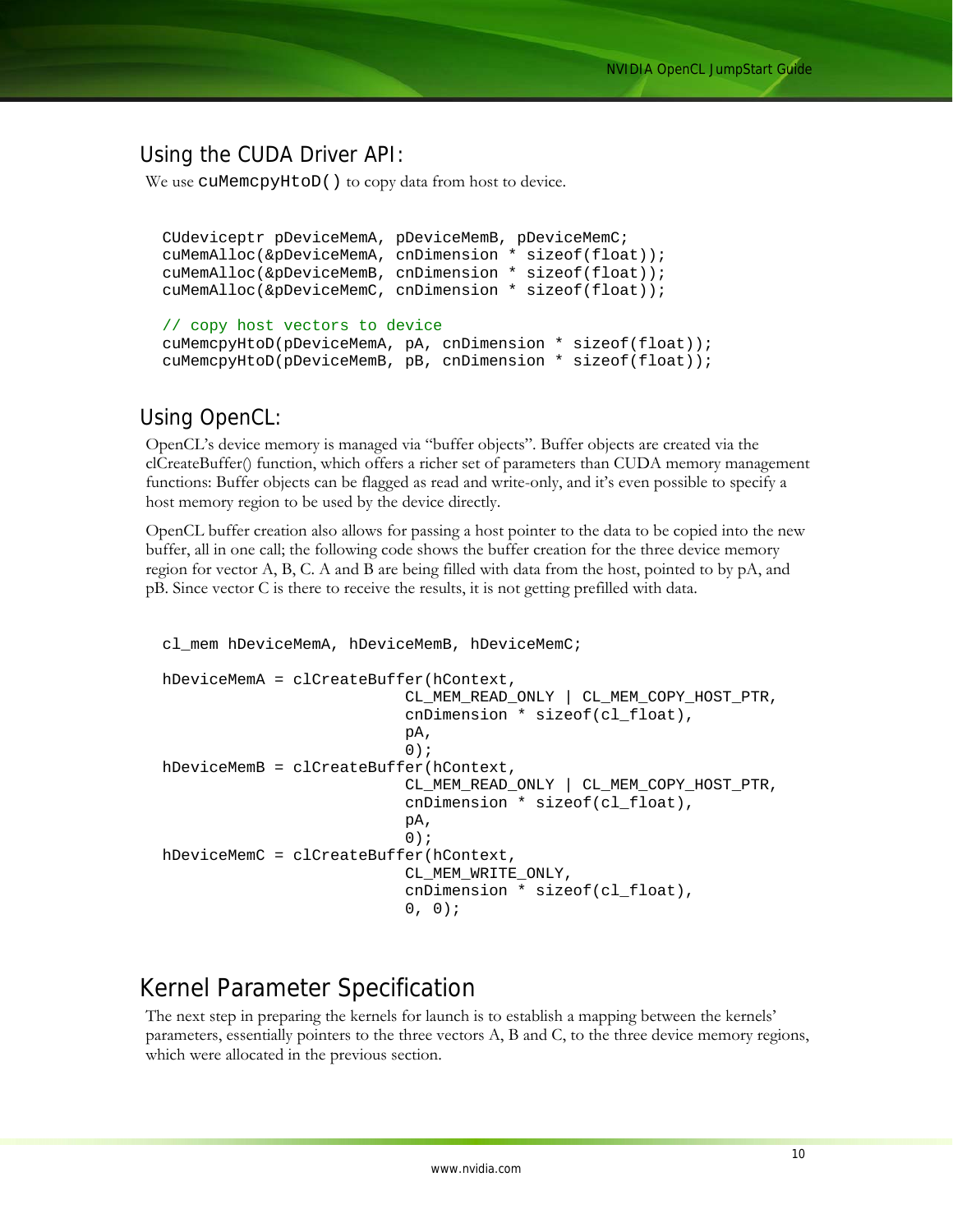Parameter setting in both APIs is a pretty low-level affair. It requires knowledge of the total number , order, and types of a given kernel's parameters. The order and types of the parameters are used to determine a specific parameters offset inside the data block made up of all parameters. The offset in bytes for the n-th parameter is essentially the sum of the sizes of all (n-1) preceding parameters.

## Using the CUDA Driver API:

In CUDA device pointers are represented as unsigned int and the CUDA Driver API has a dedicated method for setting that type. Here's the code for setting the three parameters. Note how the offset is incrementally computed as the sum of the previous parameters' sizes.

```
cuParamSeti(cuFunction, 0, pDeviceMemA); 
cuParamSeti(cuFunction, 4, pDeviceMemB); 
cuParamSeti(cuFunction, 8, pDeviceMemC); 
cuParamSetSize(cuFunction, 12);
```
## Using OpenCL:

In OpenCL parameter setting is done via a single function that takes a pointer to the location of the parameter to be set.

```
clSetKernelArg(hKernel, 0, sizeof(cl_mem), (void *)&hDeviceMemA); 
clSetKernelArg(hKernel, 1, sizeof(cl_mem), (void *)&hDeviceMemB); 
clSetKernelArg(hKernel, 2, sizeof(cl_mem), (void *)&hDeviceMemC);
```
## Kernel Launch

Launching a kernel requires the specification of the dimension and size of the "thread-grid". The CUDA Programming Guide and the OpenCL specification contain details about the structure of those grids. For NVIDIA GPUs the permissible structures are the same for CUDA and OpenCL.

For the vectorAdd sample we need to start one thread per vector-element (of the output vector). The number of elements in the vector is given in the cnDimension variable. It is defined to be cnDimension = cnBlockSize \* cnBlocks. This means that cnDimension threads need to be executed. The threads are structured into cnBlocks one-dimensional thread blocks of size cnBlockSize.

### Using the CUDA Driver API:

A kernel's block size is specified in a call separate from the actual kernel launch using cuFunctSetBlockShape. The kernel launching function cuLaunchGrid then only specifies the number of blocks to be launched.

```
cuFuncSetBlockShape(cuFunction, cnBlockSize, 1, 1); 
cuLaunchGrid (cuFunction, cnBlocks, 1);
```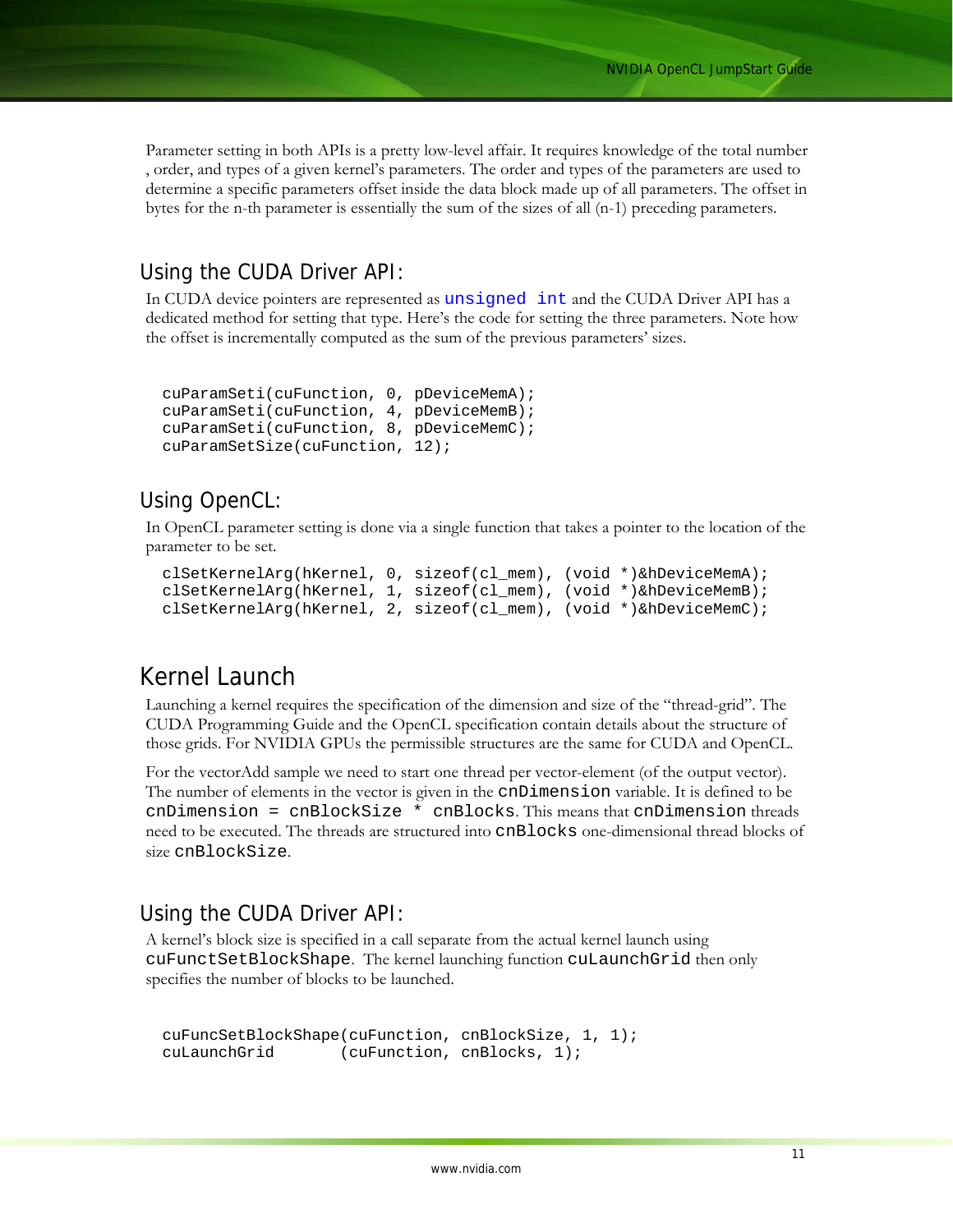## Using OpenCL:

The OpenCL equivalent of kernel launching is to "enqueue" a kernel for execution into a command queue. The enqueue function takes parameters for both the work group size (work group is the OpenCL equivalent of a CUDA thread-block), and the global work size, which is the size of the global array of threads.

> **Note:** Where in CUDA the global work size is specified in terms of number of thread blocks, it is given in number of threads in OpenCL.

Both work group size and global work size are potentially one, two, or three dimensional arrays. The function expects pointers of unsigned ints to be passed in the fourth and fifth parameters. For the vectorAdd example, work groups and total work size is a one-dimensional grid of threads.

```
clEnqueueNDRangeKernel(hCmdQueue, hKernel, 1, 0, 
                         &cnDimension, &cnBlockSize, 0, 0, 0);
```
The parameters of cnDimension and cnBlockSize must be pointers to unsigned int. Work group sizes that are dimensions greater than 1, the parameters will be a pointer to arrays of sizes.

## Result Data Retrieval

Both kernel launch functions (CUDA and OpenCL) are asynchronous, i.e. they return immediately after scheduling the kernel to be executed on the GPU. In order for a copy operation that retrieves the result vector C (copy from device to host) to produce correct results in synchronization with the kernel completion needs to happen.

CUDA memcpy functions automatically synchronize and complete any outstanding kernel launches proceeding. Both API's also provide a set of asynchronous memory transfer functions which allows a user to overlap memory transfers with computation to increase throughput.

## Using the CUDA Driver API:

Use cuMemcpyDtoH() to copy results back to the host.

```
cuMemcpyDtoH((void *)pC, pDeviceMemC, cnDimension * sizeof(float));
```
## Using OpenCL:

OpenCL's clEnqueueReadBuffer() function allows the user to specify whether a read is to be synchronous or asynchronous (third argument). For the simple vectorAdd sample a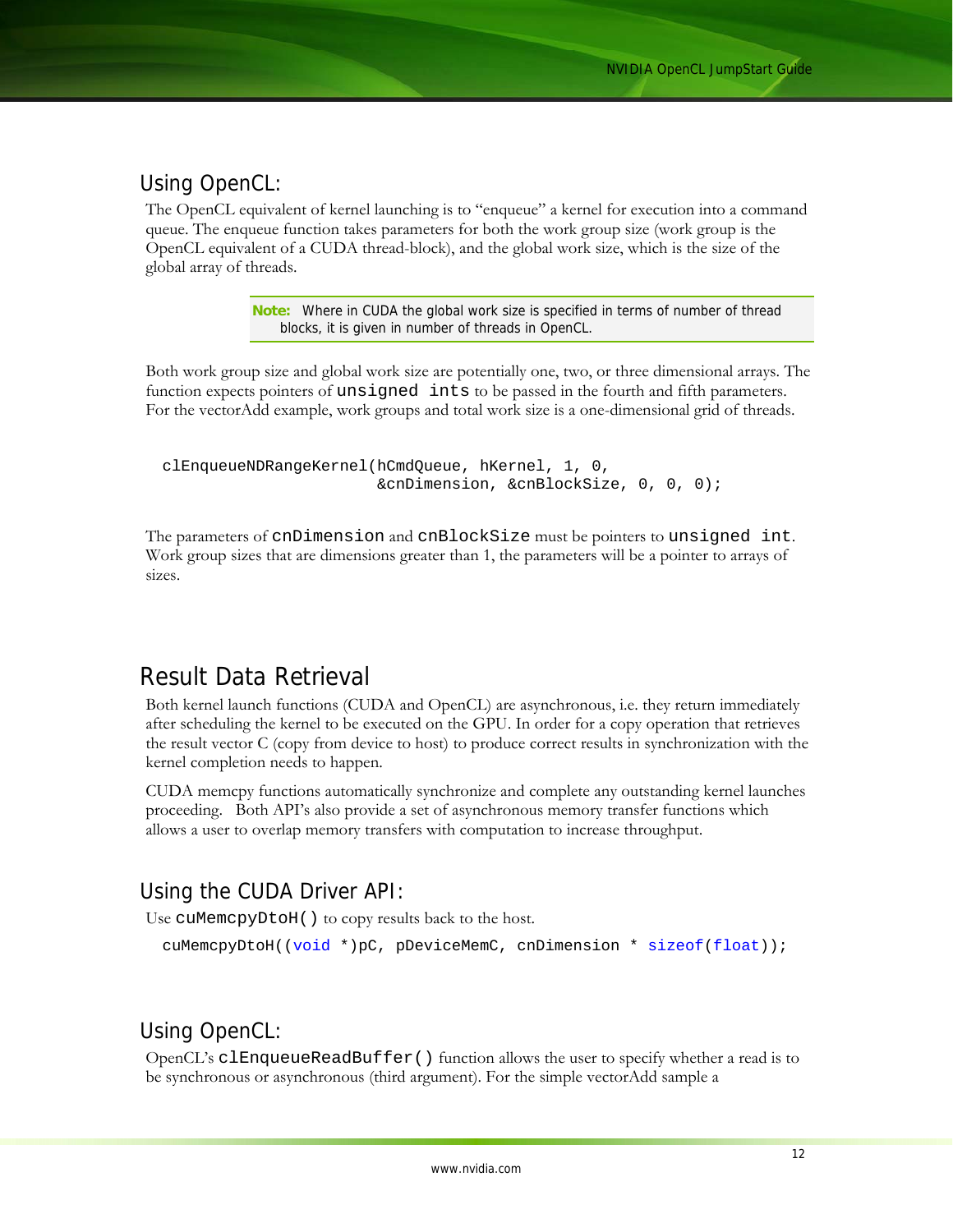synchronizing read is used, which results in the same behavior as the simple synchronous CUDA memory copy above:

```
clEnqueueReadBuffer(hContext, hDeviceC, CL_TRUE, 0, 
                      cnDimension * sizeof(cl_float), 
                      pC, 0, 0, 0);
```
When used for asynchronous reads, OpenCL has an event mechanism that allows the host application to query the status or wait for the completion of a given call.

## Additional Resources

| Resource                      | <b>URL</b>                                      |
|-------------------------------|-------------------------------------------------|
| Khronos OpenCL Homepage       | http://www.khronos.org/opencl                   |
| OpenCL 1.0 Specification      | http://www.khronos.org/registry/cl              |
| OpenCL at NVIDIA              | http://www.nvidia.com/object/cuda_opencl.html   |
| <b>CUDA</b> Driver            | http://www.nvidia.com/object/cuda_get.html      |
| <b>CUDA</b> Toolkit           | http://www.nvidia.com/object/cuda_get.html      |
| <b>CUDA SDK</b>               | http://www.nvidia.com/object/cuda_get.html      |
| <b>CUDA Reference Guide</b>   | http://www.nvidia.com/object/cuda_develop.html  |
| <b>CUDA</b> Programming Guide | http://www.nvidia.com/object/cuda_develop.html  |
| <b>CUDA</b> Zone              | http://www.nvidia.com/cuda                      |
| Developer Forums              | http://forums.nvidia.com/index.php?showforum=62 |
| <b>CUDA Visual Profiler</b>   | http://www.nvidia.com/object/cuda_get.html      |
| <b>CUDA GDB</b>               | http://www.nvidia.com/object/cuda_get.html      |

For more information about GPU Computing with OpenCL and other technologies, please visit [www.nvidia.com/cuda.](http://www.nvidia.com/cuda)